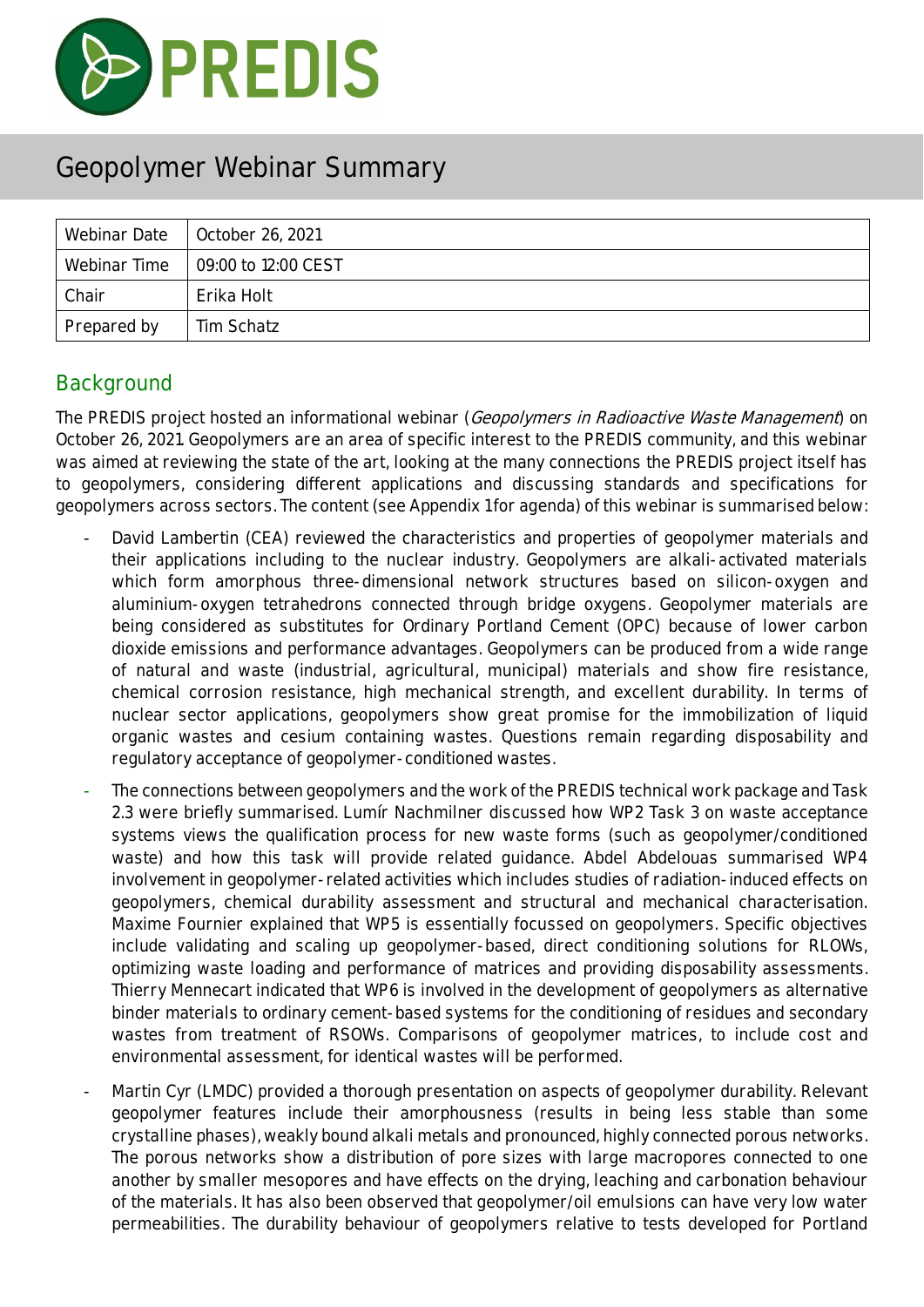

cement was also discussed. It was emphasized that geopolymers are very different from Portland cements, so they should not (always) be analysed in the same way.

- Tobias Hertel (KU Leuven) described using bauxite residues to produce iron-rich binders. Bauxite residue is a waste product of the alumina industry. The objective of the presented work was to produce alternative binders and monolithic construction materials with high bauxite residue content without compromising properties or performance. It was demonstrated that bauxite residues can be transformed into semi-glassy precursor slag that reacts towards an inorganic polymer binder upon alkali activation. Industrial application and scale-up seems promising as only minor additions of carbon and silica are required, and existing alumina refinery production infrastructure may be applicable. There is also potential for integrated iron recovery with the process. A method for producing calciumsulfoaluminate-ferrite cements with bauxite residue at 36 wt% was also developed. This cement was demonstrated to be fast reacting showing high early strength and having application as an adhesive binder.
- Vaclava Havlova (UJV) discussed the use of geopolymers in the disposal of LILW in the Czech Republic. Geopolymers are used to condition semi-liquid spent resins and sludges from NPP operations. These wastes are packaged in drums and disposed in a vault-type repository which is cement filled. Two commercial products (SiAl© and Alusil©) have resulted from the development of waste conditioning geopolymers in the Czech Republic and Slovakia. These products are based on conventional geopolymer recipes and can be tailored to incorporate specific wastes. Conditioned wastes are demonstrated to satisfy all relevant WAC. Waste loading using these geopolymers is over three times that compared with ordinary cement. As of 2020, close to 6000 drums of geopolymer-conditioned wastes have been produced in the Czech Republic.
- John Provis (University of Sheffield) explained how regulatory issues are approached for geopolymers in non-nuclear sectors. There are three basic options to introduce new materials for acceptance: 1) work within existing specifications, 2) work beyond the scope of existing regulations and 3) develop new, purpose-designed specifications. Standards can be prescriptive or performance based. Prescriptive standards specify ingredients and recipes and, if a material is made as specified, it is assumed to be accepted for use. Performance-based standards define material properties allowing for material innovation and design to meet requirements (as demonstrated through extensive testing). The setting of standards for alkali-activated cementitious materials is an ongoing worldwide concern. The audience was reminded that standards are unlikely to drive applications but can support or enable them and that researchers need to understand standards and develop and apply them appropriately.

The presentations are available on the PREDIS website (https://predis-h2020.eu/geopolymers-inradioactive-waste-management/).

Following the formal presentation sessions, a set of small group discussions were held. Attendees were randomly assigned to 1 of 3 moderated breakout rooms. The aim of the 30-minute discussion session was to gather perspectives framed around the following questions (although discussions were not limited):

- What are the barriers to wider implementation of geopolymers in RWM?
- Where can PREDIS potentially further contribute to developments in geopolymers?
- Can PREDIS serve as a test bed for verification/demonstration of additional geopolymer processes which are close to deployment?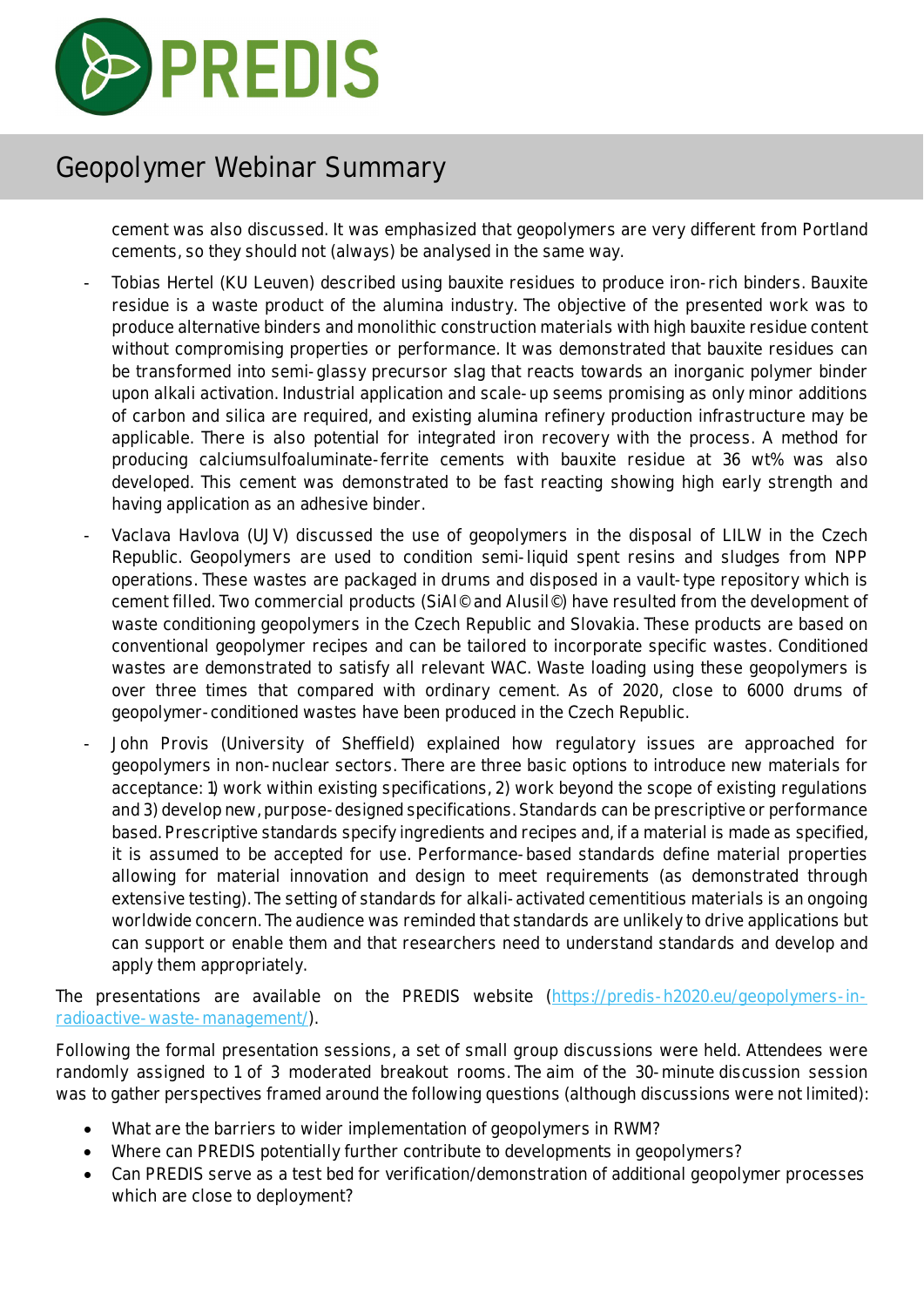

In all, more than 130 participants registered to attend the webinar. Representation was divided between PREDIS end user group members + general stakeholders and consortium partners at 62% to 38%. A total of 99 people joined the webinar over its duration.

#### **Outcomes**

Some key takeaways from the deliberations of the discussion sessions were as follows:

- $\Box$  It seems an odd contradiction that although geopolymers have been used in numerous applications over several decades they are not more extensively utilised in the conditioning of RWs.
- $\Box$  As geopolymers have not been extensively examined for purposes of RW conditioning, they are considered "novel" in this regard and the development of related WAC has not occurred.
- **回** If older conditioning methods are effective there is little to no incentive to develop and implement newer methods unless clear and significant benefits can be established.
- $\Box$  More universal acceptance of geopolymers for conditioning RW will be a long, stepwise process, which starts with producing the simplest configurations (geopolymers + surrogates) and progressing towards more and more complex systems (inactive tracers, active tracers, radioactivity, etc...) until reaching 'equivalents' of real waste. The PREDIS project is undertaking work in the earlier stages.
- $\Box$  There will never be one geopolymer formulation which is amenable to all waste types. Rather, there will be several geopolymers as there are several cement types with well-defined compositions and it is likely that geopolymers will evolve towards the same classification principle. PREDIS can serve as a hub to exchange information and experimental feedback in order to guide geopolymer users toward the best formulations according to the type of waste and conditioning requirements.
- **回** Questions regarding durability of geopolymers must be addressed. Modelling approaches and aging protocols need to be developed.
- $\Box$  PREDIS could specifically contribute to greater implementation of geopolymers through:
	- **P** providing advice on which waste streams can be effectively managed,
	- **P** providing transparent information on technology development,
	- $\triangleright$  continued promotion of the use of the technology,
	- $\triangleright$  offering training opportunities,
	- $\blacktriangleright$  performing feasibility studies,
	- ▶ developing a "decision-tree" to showcase when geopolymers are an effective option,
	- ▶ carrying out drum-scale level demonstrations to increase confidence,
	- **b** documenting case studies indicating where and why geopolymers worked well.

Live-polling indicated (see Appendix 2 for all live-polling results) that:

The majority of respondents registered for the geopolymer webinar to increase their general knowledge.

Respondents thought geopolymer conditioning would be suitable/beneficial for a wide range of waste streams.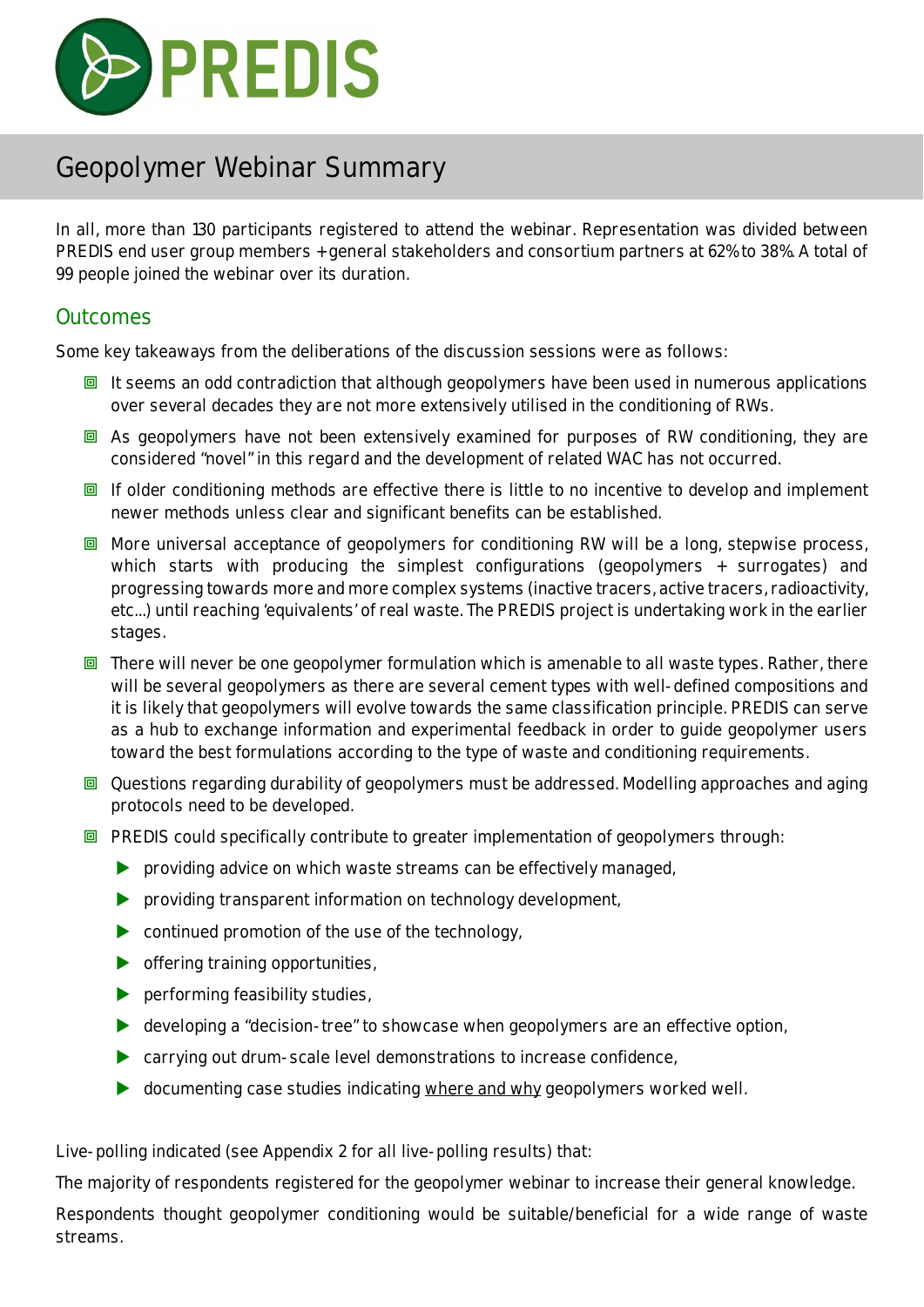

#### Appendix 1. PREDIS Radioactive Waste Characterisation Webinar Agenda



## **Geopolymers in Radioactive Waste Management**

Free webinar on October 26, 2021 from 9-12 CEST (UTC+2)

#### Agenda

#### 09:00 to 11:20 Presentations

09:00-09:15 Welcome & Introduction + feedback on Geopolymers from earlier webinar (Erika Holt, VTT)

|  |  | 09:15-09:30 Geopolymers: An innovative class of materials (David Lambertin, CEA) |  |
|--|--|----------------------------------------------------------------------------------|--|

| 09:30-09:55     | <b>Direct PREDIS Connections to Geopolymers:</b><br>-WP2 WAC (Lumír Nachmilner, CV REZ) |  |  |  |  |
|-----------------|-----------------------------------------------------------------------------------------|--|--|--|--|
|                 | -WP4 Metallic Waste (Abdesselam Abdelouas, IMT)                                         |  |  |  |  |
|                 | -WP5 Liquid Organic Waste (Maxime Fournier, CEA)                                        |  |  |  |  |
|                 | -WP6 Solid Organic Waste (Thierry Mennecart, SCK CEN)                                   |  |  |  |  |
| $09:55 - 10:15$ | Durability of Geopolymers (Prof. Martin Cyr. LMDC)                                      |  |  |  |  |
| $10:15 - 10:20$ | break                                                                                   |  |  |  |  |
| 10:20-10:40     | Iron-Rich Binders from Bauxite Residue (Tobias Hertel, KU Leuven)                       |  |  |  |  |

- 
- 10:40-10:55 Use of Geopolymers in the Disposal of LLW/ILW in the Czech Republic (Václava Havlová, ÚJV)  $10:55 - 11:15$ Requlatory Issues and Geopolymers: approaches in non-nuclear sectors (John Provis, University of Sheffield)
- $11:15 11:20$ break

#### 11:20 to 11:50 Breakout Room Discussions

- what are the barriers to wider implementation of geopolymers in RWM?
- where can PREDIS potentially further contribute to developments in geopolymers?
- can PREDIS serve as a test bed for verification/demonstration of additional geopolymer processes which are close to deployment?

#### 11:50 to 12:00 Close

11:45-12:00 Feedback from breakout rooms / Summary and Conclusions  $12:00$ Adjourn



This project has received funding from the Euratom research and training programme 2019-2020 under grant apreement No 945098.